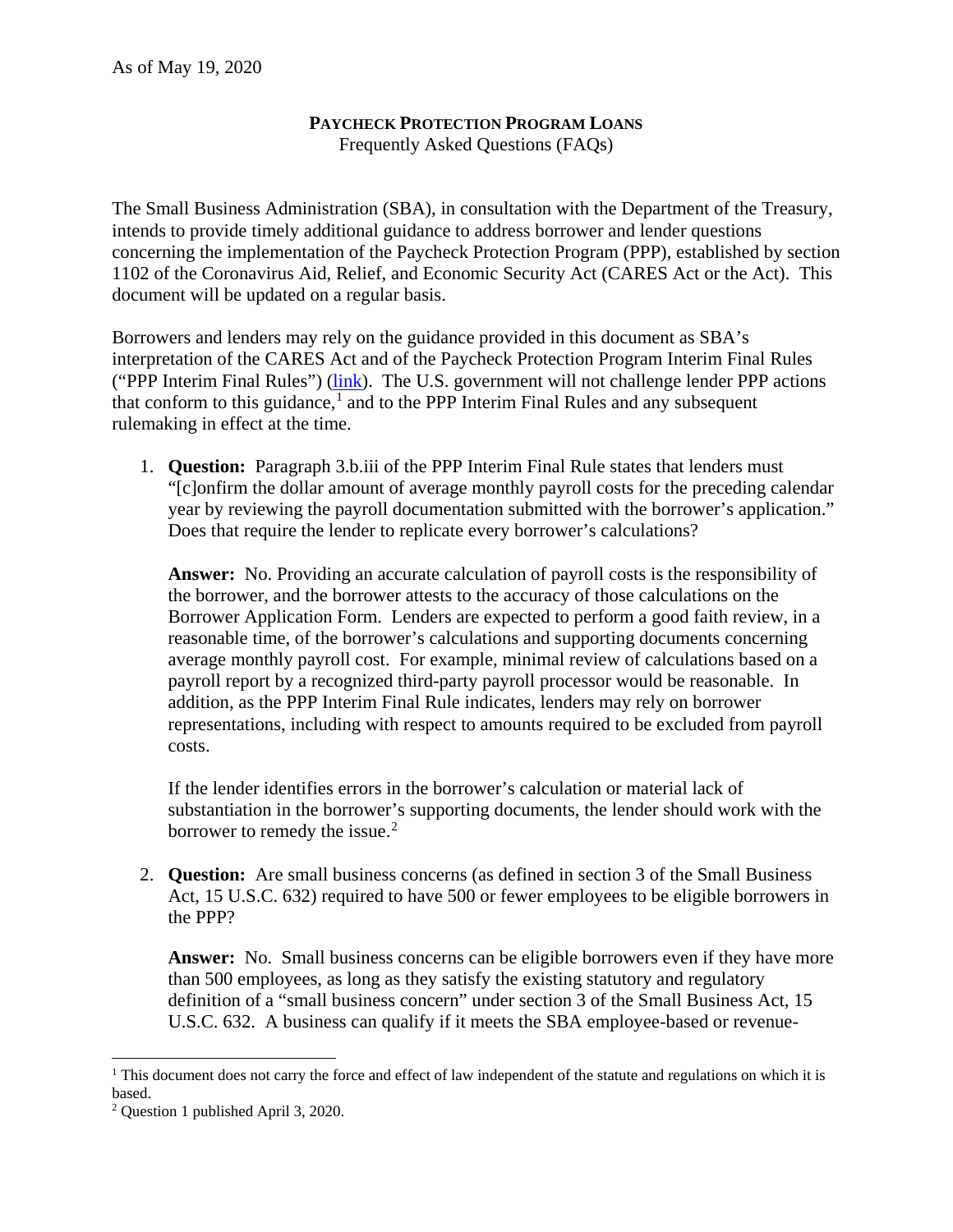based size standard corresponding to its primary industry. Go to www.sba.gov/size for the industry size standards.

Additionally, a business can qualify for the Paycheck Protection Program as a small business concern if it met both tests in SBA's "alternative size standard" as of March 27, 2020: (1) maximum tangible net worth of the business is not more than \$15 million; and (2) the average net income after Federal income taxes (excluding any carry-over losses) of the business for the two full fiscal years before the date of the application is not more than \$5 million.

A business that qualifies as a small business concern under section 3 of the Small Business Act, 15 U.S.C. 632, may truthfully attest to its eligibility for PPP loans on the Borrower Application Form, unless otherwise ineligible.

3. **Question:** Does my business have to qualify as a small business concern (as defined in section 3 of the Small Business Act, 15 U.S.C. 632) in order to participate in the PPP?

**Answer:** No. In addition to small business concerns, a business is eligible for a PPP loan if the business has 500 or fewer employees whose principal place of residence is in the United States, or the business meets the SBA employee-based size standards for the industry in which it operates (if applicable). Similarly, PPP loans are also available for qualifying tax-exempt nonprofit organizations described in section  $501(c)(3)$  of the Internal Revenue Code (IRC), tax-exempt veterans organization described in section  $501(c)(19)$  of the IRC, and Tribal business concerns described in section  $31(b)(2)(C)$  of the Small Business Act that have 500 or fewer employees whose principal place of residence is in the United States, or meet the SBA employee-based size standards for the industry in which they operate.

4. **Question:** Are lenders required to make an independent determination regarding applicability of affiliation rules under 13 C.F.R. 121.301(f) to borrowers?

**Answer:** No. It is the responsibility of the borrower to determine which entities (if any) are its affiliates and determine the employee headcount of the borrower and its affiliates. Lenders are permitted to rely on borrowers' certifications.

5. **Question:** Are borrowers required to apply SBA's affiliation rules under 13 C.F.R. 121.301(f)?

**Answer:** Yes. Borrowers must apply the affiliation rules set forth in SBA's Interim Final Rule on Affiliation. A borrower must certify on the Borrower Application Form that the borrower is eligible to receive a PPP loan, and that certification means that the borrower is a small business concern as defined in section 3 of the Small Business Act (15 U.S.C. 632), meets the applicable SBA employee-based or revenue-based size standard, or meets the tests in SBA's alternative size standard, after applying the affiliation rules, if applicable. SBA's existing affiliation exclusions apply to the PPP, including, for example the exclusions under 13 CFR 121.103(b)(2).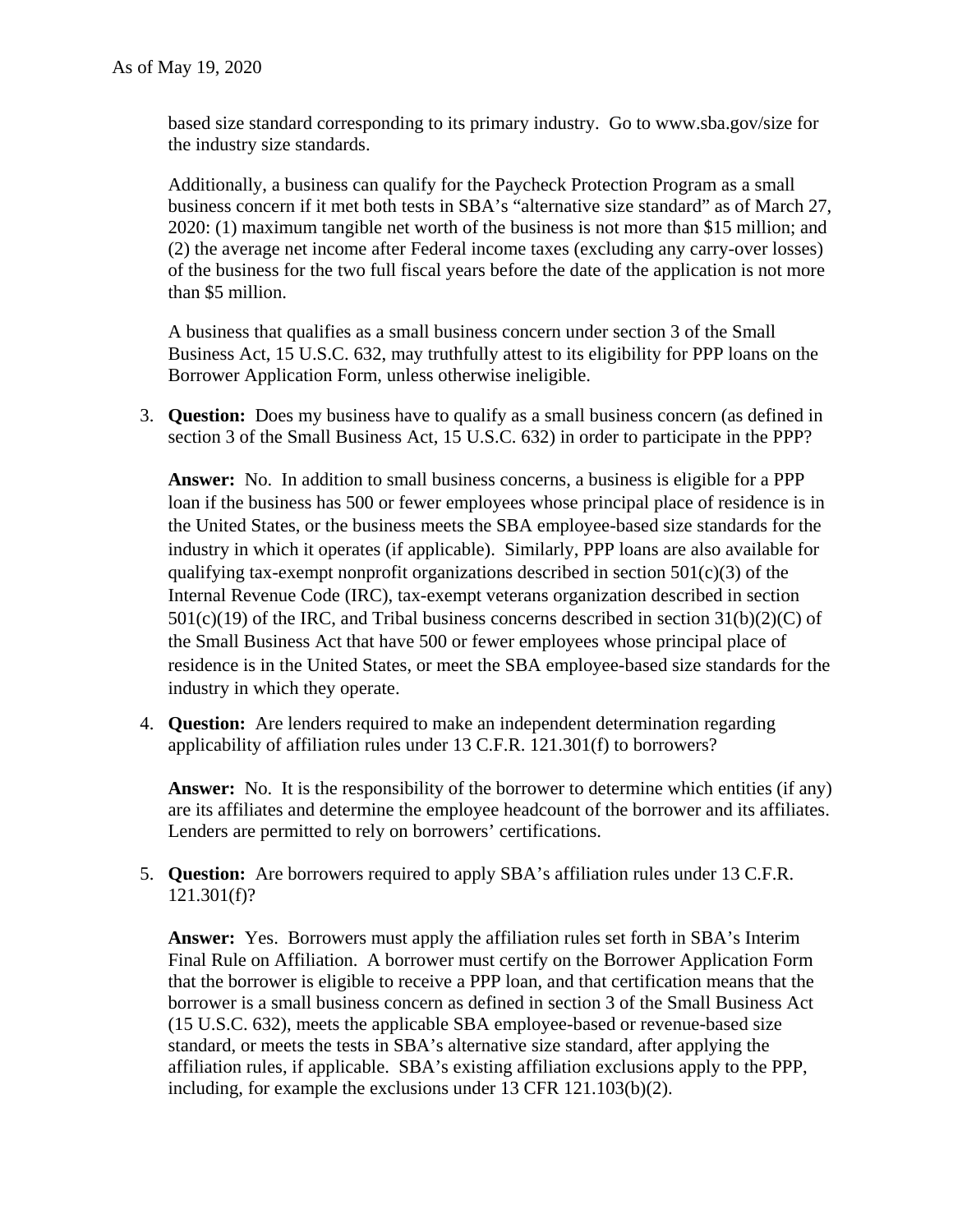6. **Question:** The affiliation rule based on ownership (13 C.F.R. 121.301(f)(1)) states that SBA will deem a minority shareholder in a business to control the business if the shareholder has the right to prevent a quorum or otherwise block action by the board of directors or shareholders. If a minority shareholder irrevocably gives up those rights, is it still considered to be an affiliate of the business?

**Answer:** No. If a minority shareholder in a business irrevocably waives or relinquishes any existing rights specified in 13 C.F.R. 121.301(f)(1), the minority shareholder would no longer be an affiliate of the business (assuming no other relationship that triggers the affiliation rules).

7. **Question:** The CARES Act excludes from the definition of payroll costs any employee compensation in excess of an annual salary of \$100,000. Does that exclusion apply to all employee benefits of monetary value?

**Answer:** No. The exclusion of compensation in excess of \$100,000 annually applies only to cash compensation, not to non-cash benefits, including:

- employer contributions to defined-benefit or defined-contribution retirement plans;
- payment for the provision of employee benefits consisting of group health care coverage, including insurance premiums; and
- payment of state and local taxes assessed on compensation of employees.
- 8. **Question:** Do PPP loans cover paid sick leave?

**Answer:** Yes. PPP loans covers payroll costs, including costs for employee vacation, parental, family, medical, and sick leave. However, the CARES Act excludes qualified sick and family leave wages for which a credit is allowed under sections 7001 and 7003 of the Families First Coronavirus Response Act (Public Law 116–127). Learn more about the Paid Sick Leave Refundable Credit [here.](https://www.irs.gov/newsroom/covid-19-related-tax-credits-for-required-paid-leave-provided-by-small-and-midsize-businesses-faqs)

9. **Question:** My small business is a seasonal business whose activity increases from April to June. Considering activity from that period would be a more accurate reflection of my business's operations. However, my small business was not fully ramped up on February 15, 2020. Am I still eligible?

**Answer:** In evaluating a borrower's eligibility, a lender may consider whether a seasonal borrower was in operation on February 15, 2020 or for an 8-week period between February 15, 2019 and June 30, 2019.

10. **Question:** What if an eligible borrower contracts with a third-party payer such as a payroll provider or a Professional Employer Organization (PEO) to process payroll and report payroll taxes?

**Answer:** SBA recognizes that eligible borrowers that use PEOs or similar payroll providers are required under some state registration laws to report wage and other data on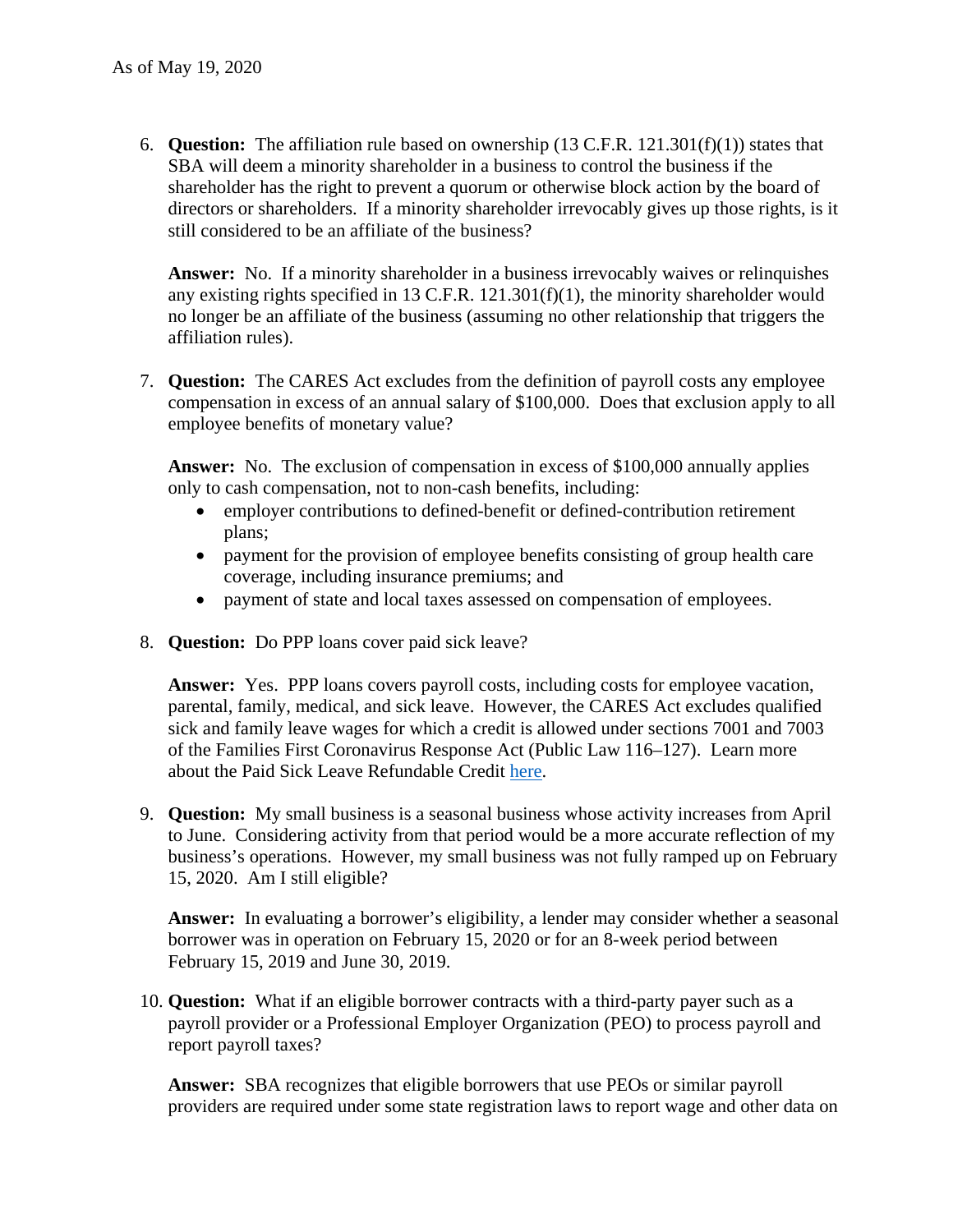the Employer Identification Number (EIN) of the PEO or other payroll provider. In these cases, payroll documentation provided by the payroll provider that indicates the amount of wages and payroll taxes reported to the IRS by the payroll provider for the borrower's employees will be considered acceptable PPP loan payroll documentation. Relevant information from a Schedule R (Form 941), Allocation Schedule for Aggregate Form 941 Filers, attached to the PEO's or other payroll provider's Form 941, Employer's Quarterly Federal Tax Return, should be used if it is available; otherwise, the eligible borrower should obtain a statement from the payroll provider documenting the amount of wages and payroll taxes. In addition, employees of the eligible borrower will not be considered employees of the eligible borrower's payroll provider or PEO.

11. **Question:** May lenders accept signatures from a single individual who is authorized to sign on behalf of the borrower?

**Answer:** Yes. However, the borrower should bear in mind that, as the Borrower Application Form indicates, only an authorized representative of the business seeking a loan may sign on behalf of the business. An individual's signature as an "Authorized Representative of Applicant" is a representation to the lender and to the U.S. government that the signer is authorized to make the certifications, including with respect to the applicant and each owner of 20% or more of the applicant's equity, contained in the Borrower Application Form. Lenders may rely on that representation and accept a single individual's signature on that basis.

12. **Question:** I need to request a loan to support my small business operations in light of current economic uncertainty. However, I pleaded guilty to a felony crime a very long time ago. Am I still eligible for the PPP?

**Answer:** Yes. Businesses are only ineligible if an owner of 20 percent or more of the equity of the applicant is presently incarcerated, on probation, on parole; subject to an indictment, criminal information, arraignment, or other means by which formal criminal charges are brought in any jurisdiction; or, within the last five years, for any felony, has been convicted; pleaded guilty; pleaded nolo contendere; been placed on pretrial diversion; or been placed on any form of parole or probation (including probation before judgment).

13. **Question:** Are lenders permitted to use their own online portals and an electronic form that they create to collect the same information and certifications as in the Borrower Application Form, in order to complete implementation of their online portals?

**Answer:** Yes. Lenders may use their own online systems and a form they establish that asks for the same information (using the same language) as the Borrower Application Form. Lenders are still required to send the data to SBA using SBA's interface.

14. **Question:** What time period should borrowers use to determine their number of employees and payroll costs to calculate their maximum loan amounts?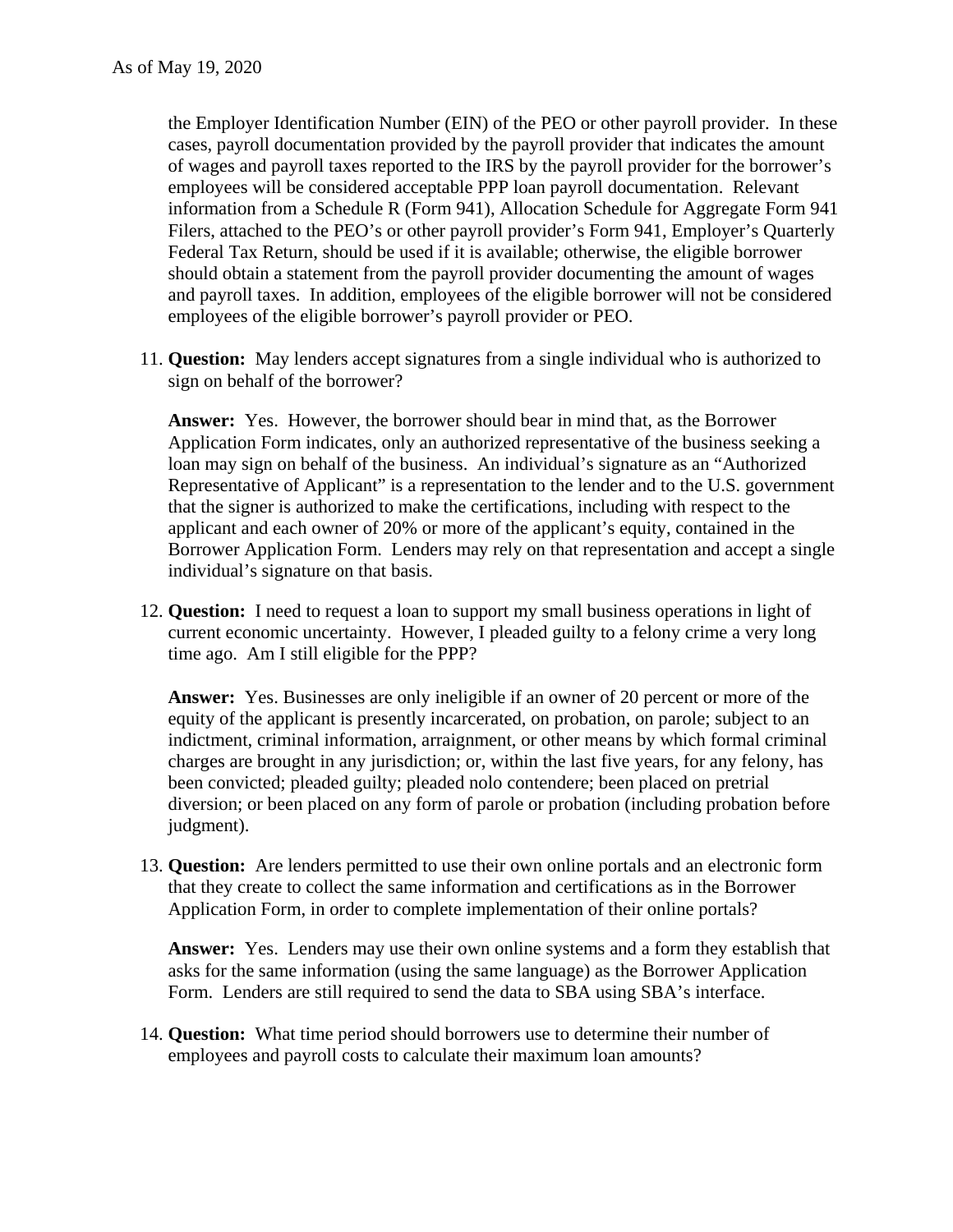$\overline{a}$ 

**Answer:** In general, borrowers can calculate their aggregate payroll costs using data either from the previous 12 months or from calendar year 2019. For seasonal businesses, the applicant may use average monthly payroll for the period between February 15, 2019, or March 1, 2019, and June 30, 2019. An applicant that was not in business from February 15, 2019 to June 30, 2019 may use the average monthly payroll costs for the period January 1, 2020 through February 29, 2020.

Borrowers may use their average employment over the same time periods to determine their number of employees, for the purposes of applying an employee-based size standard. Alternatively, borrowers may elect to use SBA's usual calculation: the average number of employees per pay period in the 12 completed calendar months prior to the date of the loan application (or the average number of employees for each of the pay periods that the business has been operational, if it has not been operational for 12 months).

15. **Question:** Should payments that an eligible borrower made to an independent contractor or sole proprietor be included in calculations of the eligible borrower's payroll costs?

**Answer:** No. Any amounts that an eligible borrower has paid to an independent contractor or sole proprietor should be excluded from the eligible business's payroll costs. However, an independent contractor or sole proprietor will itself be eligible for a loan under the PPP, if it satisfies the applicable requirements.

16. **Question:** How should a borrower account for federal taxes when determining its payroll costs for purposes of the maximum loan amount, allowable uses of a PPP loan, and the amount of a loan that may be forgiven?

**Answer:** Under the Act, payroll costs are calculated on a gross basis without regard to (i.e., not including subtractions or additions based on) federal taxes imposed or withheld, such as the employee's and employer's share of Federal Insurance Contributions Act (FICA) and income taxes required to be withheld from employees. As a result, payroll costs are not reduced by taxes imposed on an employee and required to be withheld by the employer, but payroll costs do not include the employer's share of payroll tax. For example, an employee who earned \$4,000 per month in gross wages, from which \$500 in federal taxes was withheld, would count as \$4,000 in payroll costs. The employee would receive \$3,500, and \$500 would be paid to the federal government. However, the employer-side federal payroll taxes imposed on the \$4,000 in wages are excluded from payroll costs under the statute.<sup>[3](#page-4-0)</sup>

<span id="page-4-0"></span><sup>&</sup>lt;sup>3</sup> The definition of "payroll costs" in the CARES Act, 15 U.S.C.  $636(a)(36)(A)(viii)$ , excludes "taxes imposed or withheld under chapters 21, 22, or 24 of the Internal Revenue Code of 1986 during the covered period," defined as February 15, 2020, to June 30, 2020. As described above, the SBA interprets this statutory exclusion to mean that payroll costs are calculated on a gross basis, without subtracting federal taxes that are imposed on the employee or withheld from employee wages. Unlike employer-side payroll taxes, such employee-side taxes are ordinarily expressed as a reduction in employee take-home pay; their exclusion from the definition of payroll costs means payroll costs should not be reduced based on taxes imposed on the employee or withheld from employee wages. This interpretation is consistent with the text of the statute and advances the legislative purpose of ensuring workers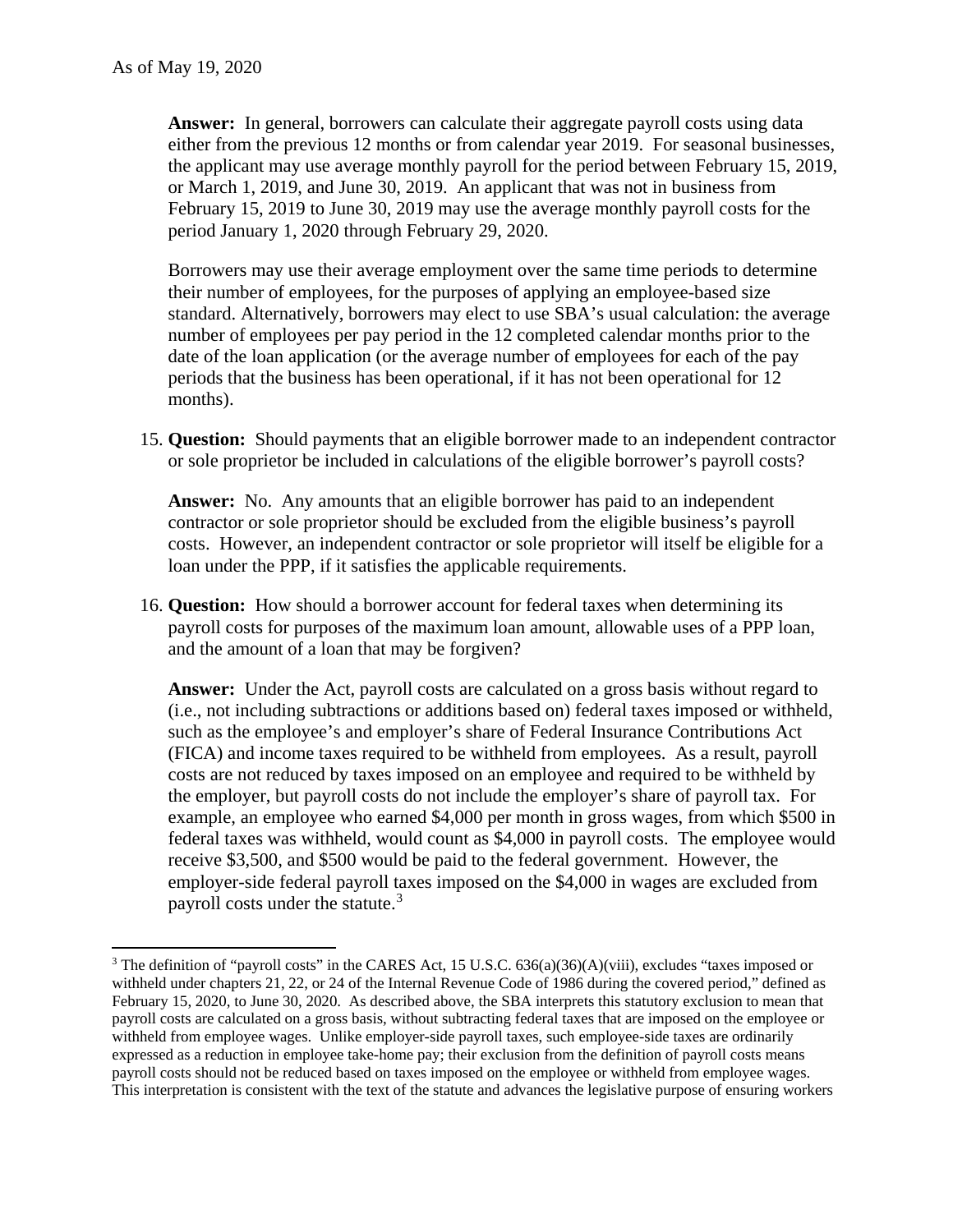17. **Question:** I filed or approved a loan application based on the version of the PPP Interim Final Rule published on April 2, 2020. Do I need to take any action based on the updated guidance in these FAQs?

**Answer:** No. Borrowers and lenders may rely on the laws, rules, and guidance available at the time of the relevant application. However, borrowers whose previously submitted loan applications have not yet been processed may revise their applications based on clarifications reflected in these FAQs.

18. **Question:** Are PPP loans for existing customers considered new accounts for FinCEN Rule CDD purposes? Are lenders required to collect, certify, or verify beneficial ownership information in accordance with the rule requirements for existing customers?

**Answer:** If the PPP loan is being made to an existing customer and the necessary information was previously verified, you do not need to re-verify the information.

Furthermore, if federally insured depository institutions and federally insured credit unions eligible to participate in the PPP program have not yet collected beneficial ownership information on existing customers, such institutions do not need to collect and verify beneficial ownership information for those customers applying for new PPP loans, unless otherwise indicated by the lender's risk-based approach to BSA compliance.<sup>[4](#page-5-0)</sup>

19. **Question:** Do lenders have to use a promissory note provided by SBA or may they use their own?

**Answer:** Lenders may use their own promissory note or an SBA form of promissory note.

20. **Question:** The amount of forgiveness of a PPP loan depends on the borrower's payroll costs over an eight-week period; when does that eight-week period begin?

**Answer:** The eight-week period begins on the date the lender makes the first disbursement of the PPP loan to the borrower. The lender must make the first disbursement of the loan no later than ten calendar days from the date of loan approval.<sup>[5](#page-5-1)</sup>

21. **Question:** Do lenders need a separate SBA Authorization document to issue PPP loans?

**Answer:** No. A lender does not need a separate SBA Authorization for SBA to guarantee a PPP loan. However, lenders must have executed SBA Form 2484 (the

 $\overline{\phantom{a}}$ 

remain paid and employed. Further, because the reference period for determining a borrower's maximum loan amount will largely or entirely precede the period from February 15, 2020, to June 30, 2020, and the period during which borrowers will be subject to the restrictions on allowable uses of the loans may extend beyond that period, for purposes of the determination of allowable uses of loans and the amount of loan forgiveness, this statutory exclusion will apply with respect to such taxes imposed or withheld at any time, not only during such period.<br><sup>4</sup> Ouestions 2 – 18 published April 6, 2020.

<span id="page-5-0"></span>

<span id="page-5-1"></span> $5$  Questions  $19 - 20$  published April 8, 2020.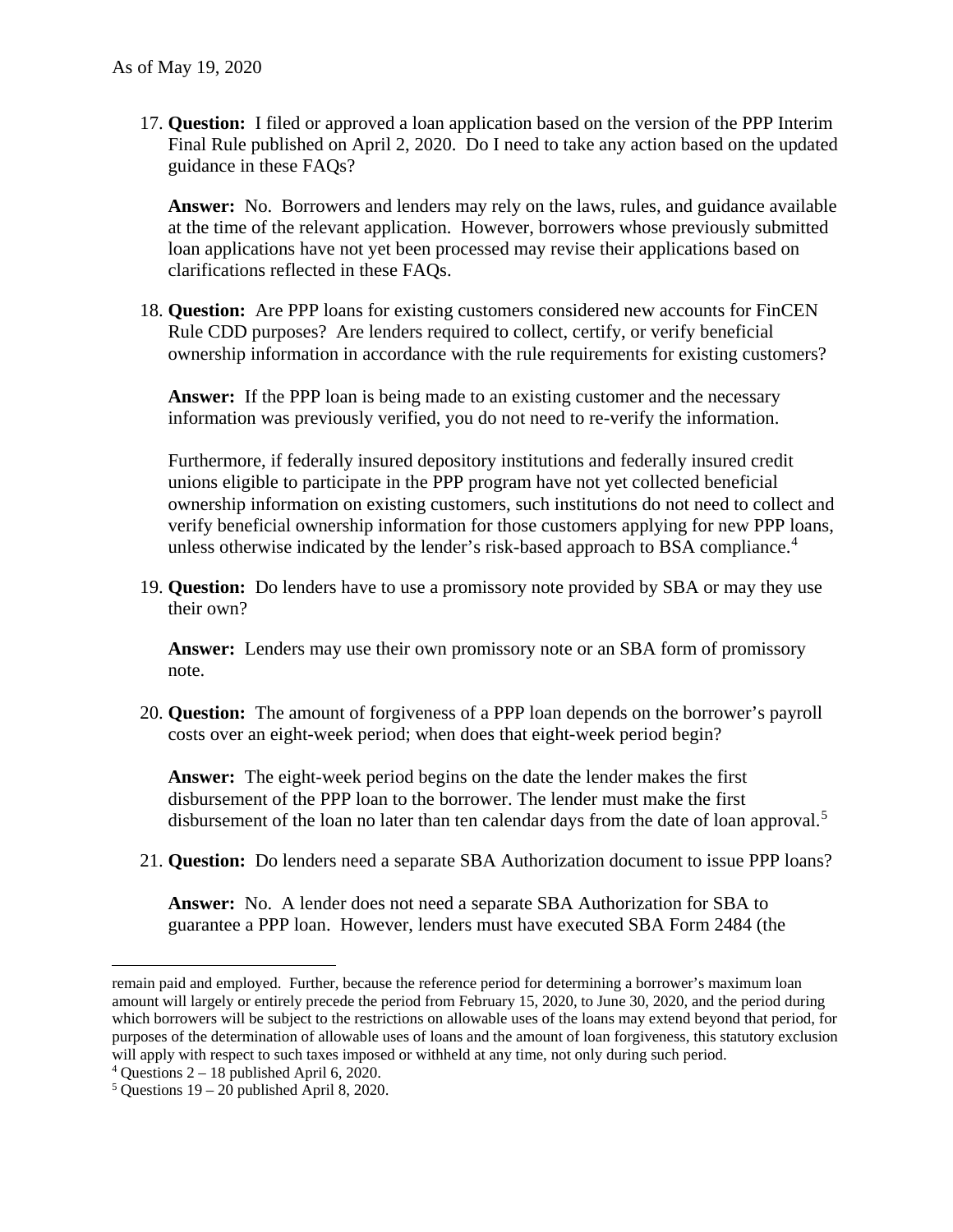$\overline{\phantom{a}}$ 

Lender Application Form for the Paycheck Protection Program)<sup>[6](#page-6-0)</sup> to issue PPP loans and receive a loan number for each originated PPP loan. Lenders may include in their promissory notes for PPP loans any terms and conditions, including relating to amortization and disclosure, that are not inconsistent with Sections 1102 and 1106 of the CARES Act, the PPP Interim Final Rules and guidance, and SBA Form 2484.

22. **Question:** I am a non-bank lender that meets all applicable criteria of the PPP Interim Final Rule. Will I be automatically enrolled as a PPP lender? What criteria will SBA and the Treasury Department use to assess whether to approve my application to participate as a PPP lender?

Answer: We encourage lenders that are not currently 7(a) lenders to apply in order to increase the scope of PPP lending options and the speed with which PPP loans can be disbursed to help small businesses across America. We recognize that financial technology solutions can promote efficiency and financial inclusion in implementing the PPP. Applicants should submit SBA Form 3507 and the relevant attachments to [NFRLApplicationForPPP@sba.gov.](mailto:NFRLApplicationForPPP@sba.gov) Submission of the SBA Form 3507 does not result in automatic enrollment in the PPP. SBA and the Treasury Department will evaluate each application from a non-bank or non-insured depository institution lender and determine whether the applicant has the necessary qualifications to process, close, disburse, and service PPP loans made with SBA's guarantee. SBA may request additional information from the applicant before making a determination.

23. **Question:** How do the \$10 million cap and affiliation rules work for franchises?

**Answer:** If a franchise brand is listed on the SBA Franchise Directory, each of its franchisees that meets the applicable size standard can apply for a PPP loan. (The franchisor does not apply on behalf of its franchisees.) The \$10 million cap on PPP loans is a limit per franchisee entity, and each franchisee is limited to one PPP loan.

Franchise brands that have been denied listing on the Directory because of affiliation between franchisor and franchisee may request listing to receive PPP loans. SBA will not apply affiliation rules to a franchise brand requesting listing on the Directory to participate in the PPP, but SBA will confirm that the brand is otherwise eligible for listing on the Directory.

24. **Question:** How do the \$10 million cap and affiliation rules work for hotels and restaurants (and any business assigned a North American Industry Classification System (NAICS) code beginning with 72)?

**Answer:** Under the CARES Act, any single business entity that is assigned a NAICS code beginning with 72 (including hotels and restaurants) and that employs not more than 500 employees per physical location is eligible to receive a PPP loan.

<span id="page-6-0"></span><sup>6</sup> This requirement is satisfied by a lender when the lender completes the process of submitting a loan through the E-Tran system; no transmission or retention of a physical copy of Form 2484 is required.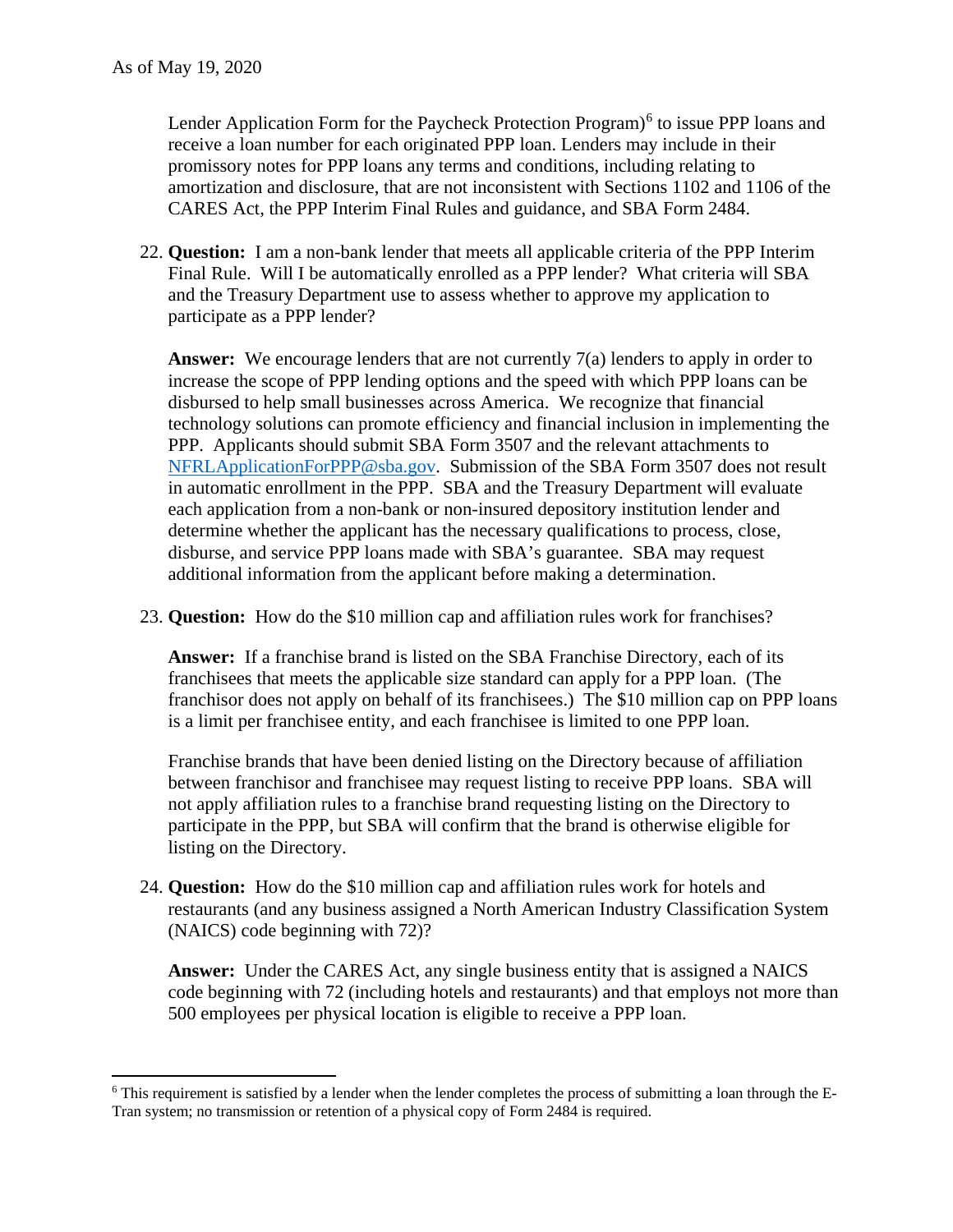In addition, SBA's affiliation rules (13 CFR 121.103 and 13 CFR 121.301) do not apply to any business entity that is assigned a NAICS code beginning with 72 and that employs not more than a total of 500 employees. As a result, if each hotel or restaurant location owned by a parent business is a separate legal business entity, each hotel or restaurant location that employs not more than 500 employees is permitted to apply for a separate PPP loan provided it uses its unique EIN.

The \$10 million maximum loan amount limitation applies to each eligible business entity, because individual business entities cannot apply for more than one loan. The following examples illustrate how these principles apply.

Example 1. Company X directly owns multiple restaurants and has no affiliates.

• Company X may apply for a PPP loan if it employs 500 or fewer employees per location (including at its headquarters), even if the total number of employees employed across all locations is over 500.

Example 2. Company X wholly owns Company Y and Company Z (as a result, Companies X, Y, and Z are all affiliates of one another). Company Y and Company Z each own a single restaurant with 500 or fewer employees.

• Company Y and Company Z can each apply for a separate PPP loan, because each has 500 or fewer employees. The affiliation rules do not apply, because Company Y and Company Z each has 500 or fewer employees and is in the food services business (with a NAICS code beginning with 72).

Example 3. Company X wholly owns Company Y and Company Z (as a result, Companies X, Y, and Z are all affiliates of one another). Company Y owns a restaurant with 400 employees. Company Z is a construction company with 400 employees.

- Company Y is eligible for a PPP loan because it has 500 or fewer employees. The affiliation rules do not apply to Company Y, because it has 500 or fewer employees and is in the food services business (with a NAICS code beginning with 72).
- The waiver of the affiliation rules does not apply to Company Z, because Company Z is in the construction industry. Under SBA's affiliation rules, 13 CFR 121.301(f)(1) and (3), Company Y and Company Z are affiliates of one another because they are under the common control of Company X, which wholly owns both companies. This means that the size of Company Z is determined by adding its employees to those of Companies X and Y. Therefore, Company Z is deemed to have more than 500 employees, together with its affiliates. However, Company Z may be eligible to receive a PPP loan as a small business concern if it, together with Companies X and Y, meets SBA's other applicable size standards," as explained in FAQ #2.
- 25. **Question:** Does the information lenders are required to collect from PPP applicants regarding every owner who has a 20% or greater ownership stake in the applicant business (i.e., owner name, title, ownership %, TIN, and address) satisfy a lender's obligation to collect beneficial ownership information (which has a 25% ownership threshold) under the Bank Secrecy Act?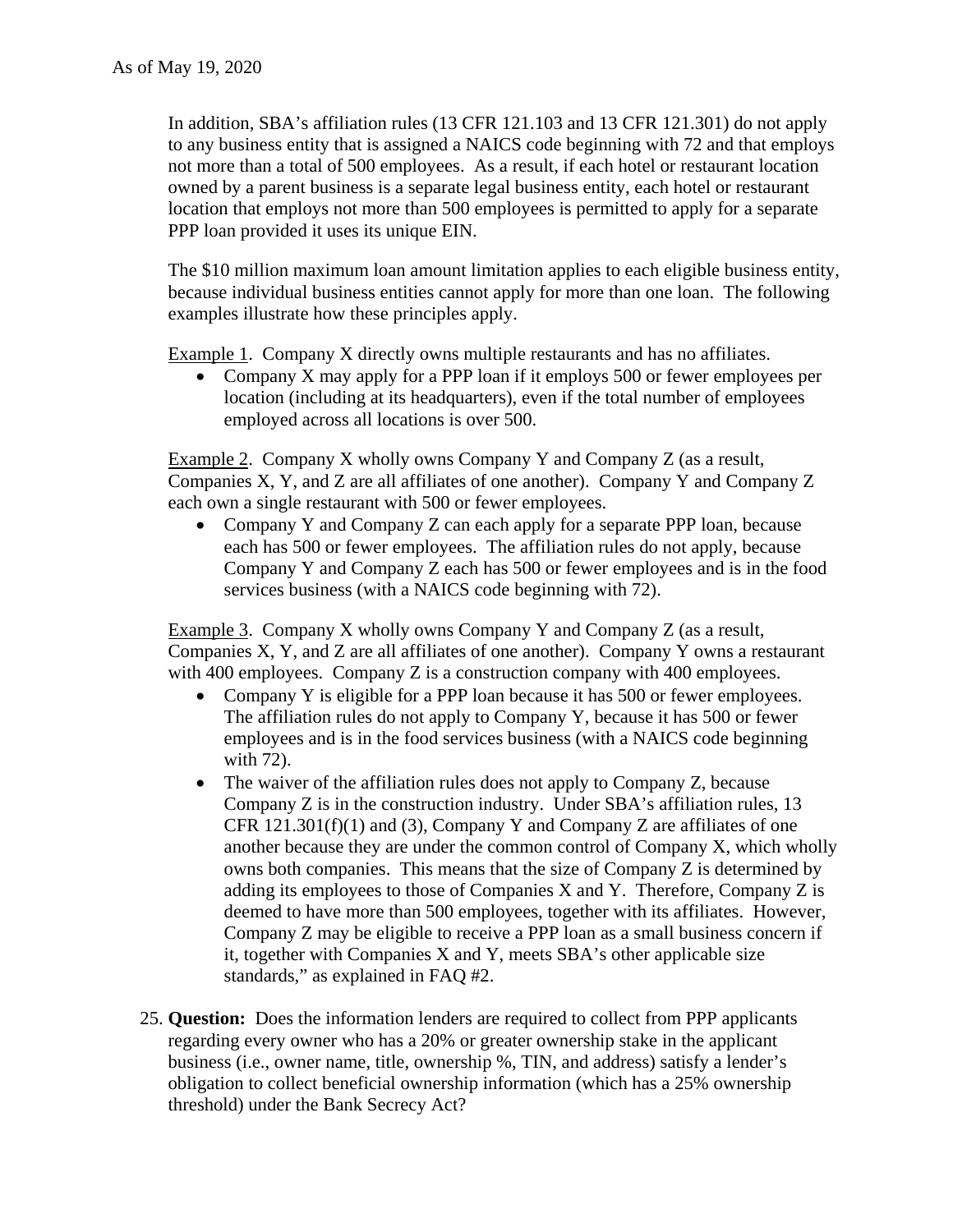## **Answer:**

For lenders with existing customers: With respect to collecting beneficial ownership information for owners holding a 20% or greater ownership interest, if the PPP loan is being made to an existing customer and the lender previously verified the necessary information, the lender does not need to re-verify the information. Furthermore, if federally insured depository institutions and federally insured credit unions eligible to participate in the PPP program have not yet collected such beneficial ownership information on existing customers, such institutions do not need to collect and verify beneficial ownership information for those customers applying for new PPP loans, unless otherwise indicated by the lender's risk-based approach to Bank Secrecy Act (BSA) compliance.

For lenders with new customers: For new customers, the lender's collection of the following information from all natural persons with a 20% or greater ownership stake in the applicant business will be deemed to satisfy applicable BSA requirements and FinCEN regulations governing the collection of beneficial ownership information: owner name, title, ownership %, TIN, address, and date of birth. If any ownership interest of 20% or greater in the applicant business belongs to a business or other legal entity, lenders will need to collect appropriate beneficial ownership information for that entity. If you have questions about requirements related to beneficial ownership, go to [https://www.fincen.gov/resources/statutes-and-regulations/cdd-final-rule.](https://www.fincen.gov/resources/statutes-and-regulations/cdd-final-rule) Decisions regarding further verification of beneficial ownership information collected from new customers should be made pursuant to the lender's risk-based approach to BSA compliance.<sup>[7](#page-8-0)</sup>

26. **Question:** SBA regulations require approval by SBA's Standards of Conduct Committee (SCC) for SBA Assistance, other than disaster assistance, to an entity, if its sole proprietor, partner, officer, director, or stockholder with a 10 percent or more interest is: a current SBA employee; a Member of Congress; an appointed official or employee of the legislative or judicial branch; a member or employee of an SBA Advisory Council or SCORE volunteer; or a household member of any of the preceding individuals. Do these entities need the approval of the SCC in order to be eligible for a PPP loan?

**Answer:** The SCC has authorized a blanket approval for PPP loans to such entities so that further action by the SCC is not necessary in the PPP program.

27. **Question:** SBA regulations require a written statement of no objection by the pertinent Department or military service before it provides any SBA Assistance, other than disaster loans, to an entity, if its sole proprietor, partner, officer, director, or stockholder with a 10 percent or more interest, or if a household member of any of the preceding individuals, is an employee of another Government Department or Agency having a grade of at least GS-13 or its equivalent. Does this requirement apply to PPP loans?

<span id="page-8-0"></span>l  $7$  Questions  $21 - 25$  published April 13, 2020.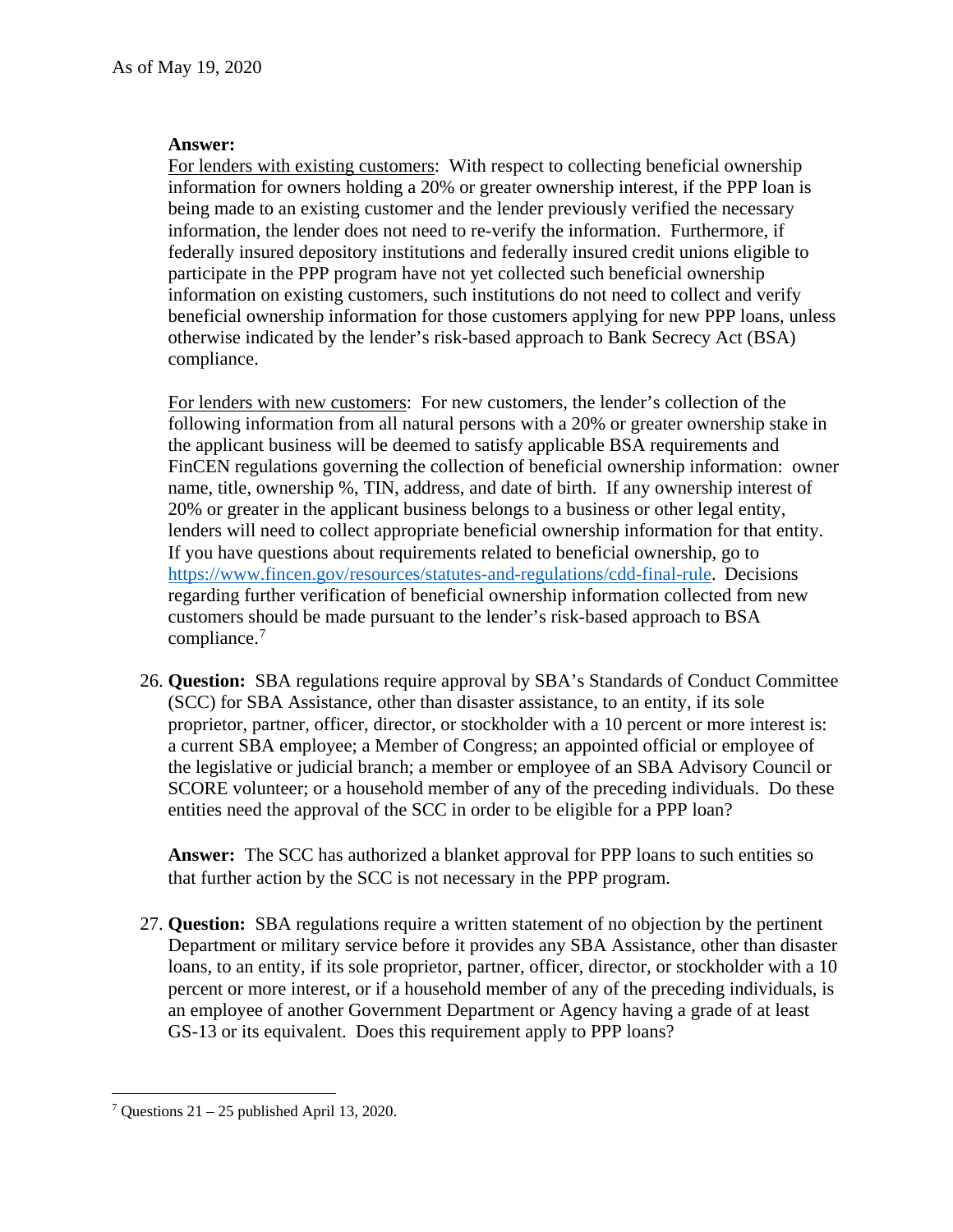**Answer:** No. The SCC has determined that a written statement of no objection is not required from another Government Department or Agency for PPP loans.

28. **Question:** Is a lender permitted to submit a PPP loan application to SBA through E-Tran before the lender has fulfilled its responsibility to review the required borrower documentation and calculation of payroll costs?

**Answer:** No. Before a lender submits a PPP loan through E-Tran, the lender must have collected the information and certifications contained in the Borrower Application Form and the lender must have fulfilled its obligations set forth in paragraphs 3.b.(i)-(iii) of the PPP Interim Final Rule. Please refer to the Interim Final Rule and FAQ #1 for more information on the lender's responsibility regarding confirmation of payroll costs.

Lenders who did not understand that these steps are required before submission to E-Tran need not withdraw applications submitted to E-Tran before April 14, 2020, but must fulfill lender responsibilities with respect to those applications as soon as practicable and no later than loan closing.<sup>[8](#page-9-0)</sup>

29. **Question:** Can lenders use scanned copies of documents or E-signatures or E-consents permitted by the E-sign Act?

**Answer:** Yes. All PPP lenders may accept scanned copies of signed loan applications and documents containing the information and certifications required by SBA Form 2483 and the promissory note used for the PPP loan. Additionally, lenders may also accept any form of E-consent or E-signature that complies with the requirements of the Electronic Signatures in Global and National Commerce Act (P.L. 106-229).

If electronic signatures are not feasible, when obtaining a wet ink signature without inperson contact, lenders should take appropriate steps to ensure the proper party has executed the document.

This guidance does not supersede signature requirements imposed by other applicable law, including by the lender's primary federal regulator.<sup>[9](#page-9-1)</sup>

30. **Question:** Can a lender sell a PPP loan into the secondary market?

**Answer:** Yes. A PPP loan may be sold into the secondary market at any time after the loan is fully disbursed. A secondary market sale of a PPP loan does not require SBA approval. A PPP loan sold into the secondary market is 100% SBA guaranteed. A PPP loan may be sold on the secondary market at a premium or a discount to par value.<sup>[10](#page-9-2)</sup>

 $\overline{a}$ 

<span id="page-9-0"></span> $8$  Questions  $26 - 28$  published April 14, 2020.

<span id="page-9-1"></span><sup>9</sup> Question 29 published April 15, 2020.

<span id="page-9-2"></span><sup>10</sup> Question 30 published April 17, 2020.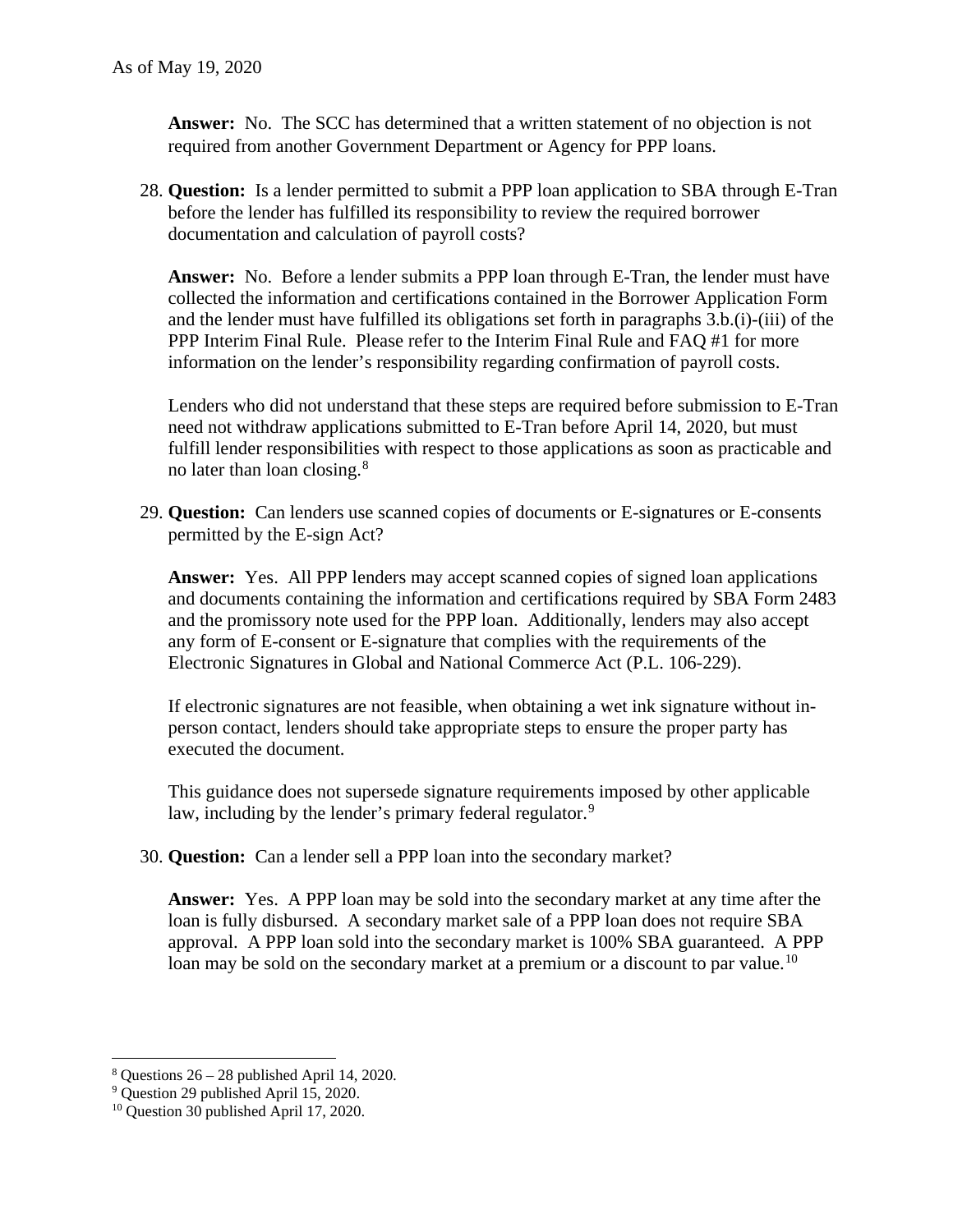31. **Question:** Do businesses owned by large companies with adequate sources of liquidity to support the business's ongoing operations qualify for a PPP loan?

**Answer:** In addition to reviewing applicable affiliation rules to determine eligibility, all borrowers must assess their economic need for a PPP loan under the standard established by the CARES Act and the PPP regulations at the time of the loan application. Although the CARES Act suspends the ordinary requirement that borrowers must be unable to obtain credit elsewhere (as defined in section 3(h) of the Small Business Act), borrowers still must certify in good faith that their PPP loan request is necessary. Specifically, before submitting a PPP application, all borrowers should review carefully the required certification that "[c]urrent economic uncertainty makes this loan request necessary to support the ongoing operations of the Applicant." Borrowers must make this certification in good faith, taking into account their current business activity and their ability to access other sources of liquidity sufficient to support their ongoing operations in a manner that is not significantly detrimental to the business. For example, it is unlikely that a public company with substantial market value and access to capital markets will be able to make the required certification in good faith, and such a company should be prepared to demonstrate to SBA, upon request, the basis for its certification.

Lenders may rely on a borrower's certification regarding the necessity of the loan request. Any borrower that applied for a PPP loan prior to the issuance of this guidance and repays the loan in full by May 7, 2020 will be deemed by SBA to have made the required certification in good faith.<sup>[11](#page-10-0)</sup>

32. **Question:** Does the cost of a housing stipend or allowance provided to an employee as part of compensation count toward payroll costs?

**Answer:** Yes. Payroll costs includes all cash compensation paid to employees, subject to the \$100,000 annual compensation per employee limitation.

33. **Question:** Is there existing guidance to help PPP applicants and lenders determine whether an individual employee's principal place of residence is in the United States?

**Answer:** PPP applicants and lenders may consider IRS regulations (26 CFR § 1.121-  $1(b)(2)$ ) when determining whether an individual employee's principal place of residence is in the United States.

34. **Question:** Are agricultural producers, farmers, and ranchers eligible for PPP loans?

**Answer:** Yes.Agricultural producers, farmers, and ranchers are eligible for PPP loans if: (i) the business has 500 or fewer employees, or (ii) the business fits within the revenue-based sized standard, which is average annual receipts of \$1 million.

Additionally, agricultural producers, farmers, and ranchers can qualify for PPP loans as a small business concern if their business meets SBA's "alternative size standard." The

<span id="page-10-0"></span>l <sup>11</sup> Question 31 published April 23, 2020.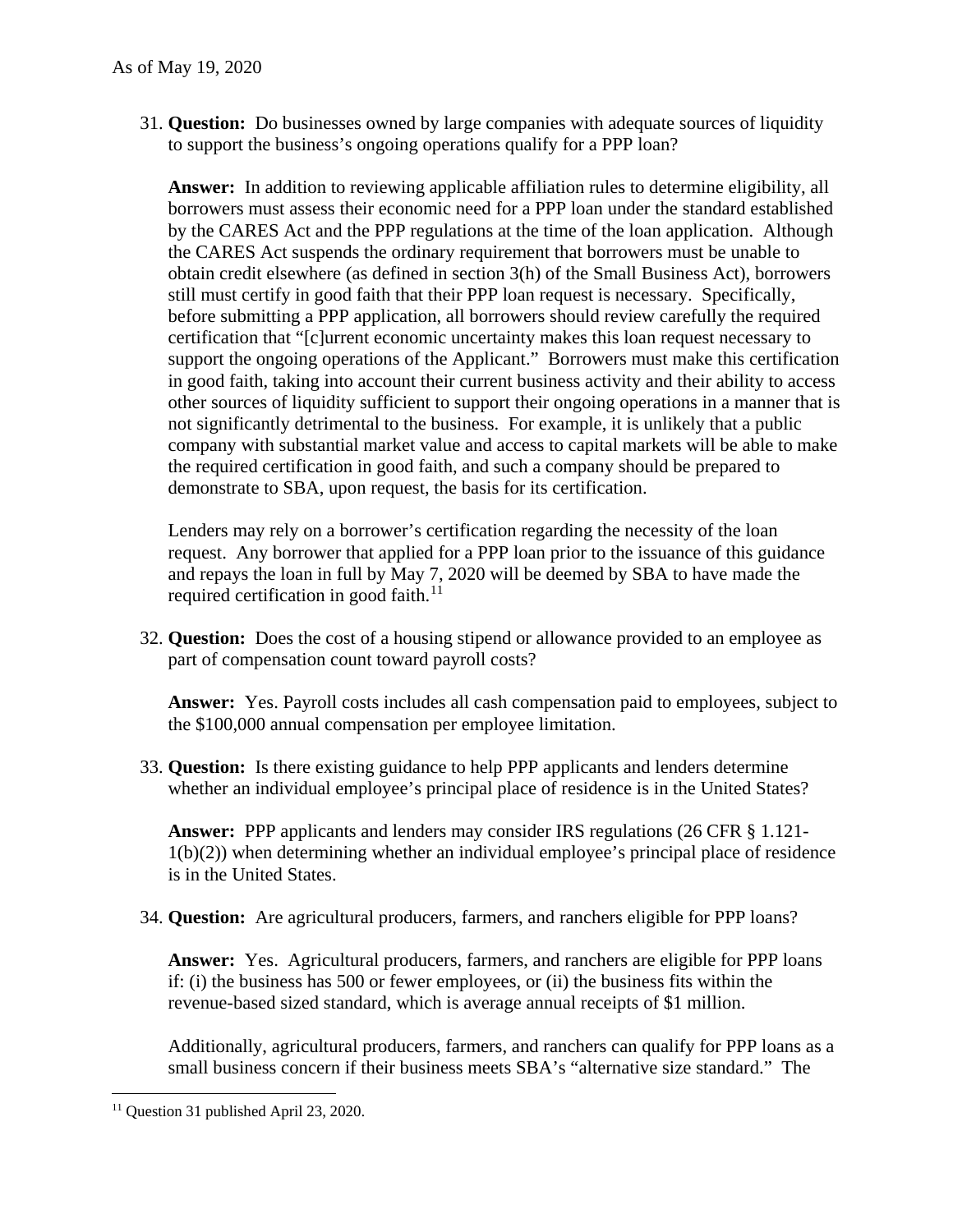"alternative size standard" is currently: (1) maximum net worth of the business is not more than \$15 million, and (2) the average net income after Federal income taxes (excluding any carry-over losses) of the business for the two full fiscal years before the date of the application is not more than \$5 million.

For all of these criteria, the applicant must include its affiliates in its calculations. [Link](https://www.sba.gov/document/support--affiliation-rules-paycheck-protection-program) to Applicable Affiliation Rules for the PPP.

35. **Question:** Are agricultural and other forms of cooperatives eligible to receive PPP loans?

**Answer:** As long as other PPP eligibility requirements are met, small agricultural cooperatives and other cooperatives may receive PPP loans.[12](#page-11-0)

36. **Question:** To determine borrower eligibility under the 500-employee or other applicable threshold established by the CARES Act, must a borrower count all employees or only full-time equivalent employees?

**Answer:** For purposes of loan eligibility, the CARES Act defines the term employee to include "individuals employed on a full-time, part-time, or other basis." A borrower must therefore calculate the total number of employees, including part-time employees, when determining their employee headcount for purposes of the eligibility threshold. For example, if a borrower has 200 full-time employees and 50 part-time employees each working 10 hours per week, the borrower has a total of 250 employees.

By contrast, for purposes of loan forgiveness, the CARES Act uses the standard of "fulltime equivalent employees" to determine the extent to which the loan forgiveness amount will be reduced in the event of workforce reductions.<sup>[13](#page-11-1)</sup>

37. **Question:** Do businesses owned by private companies with adequate sources of liquidity to support the business's ongoing operations qualify for a PPP loan?

Answer: See response to FAQ #31.<sup>[14](#page-11-2)</sup>

38. **Question:** Section 1102 of the CARES Act provides that PPP loans are available only to applicants that were "in operation on February 15, 2020." Is a business that was in operation on February 15, 2020 but had a change in ownership after February 15, 2020 eligible for a PPP loan?

**Answer:** Yes. As long as the business was in operation on February 15, 2020, if it meets the other eligibility criteria, the business is eligible to apply for a PPP loan regardless of the change in ownership. In addition, where there is a change in ownership effectuated through a purchase of substantially all assets of a business that was in operation on

 $\overline{a}$ 

<span id="page-11-0"></span><sup>&</sup>lt;sup>12</sup> Questions  $32 - 35$  published April 24, 2020.

<span id="page-11-1"></span><sup>13</sup> Questions 36 published April 26, 2020.

<span id="page-11-2"></span><sup>14</sup> Question 37 published April 28, 2020.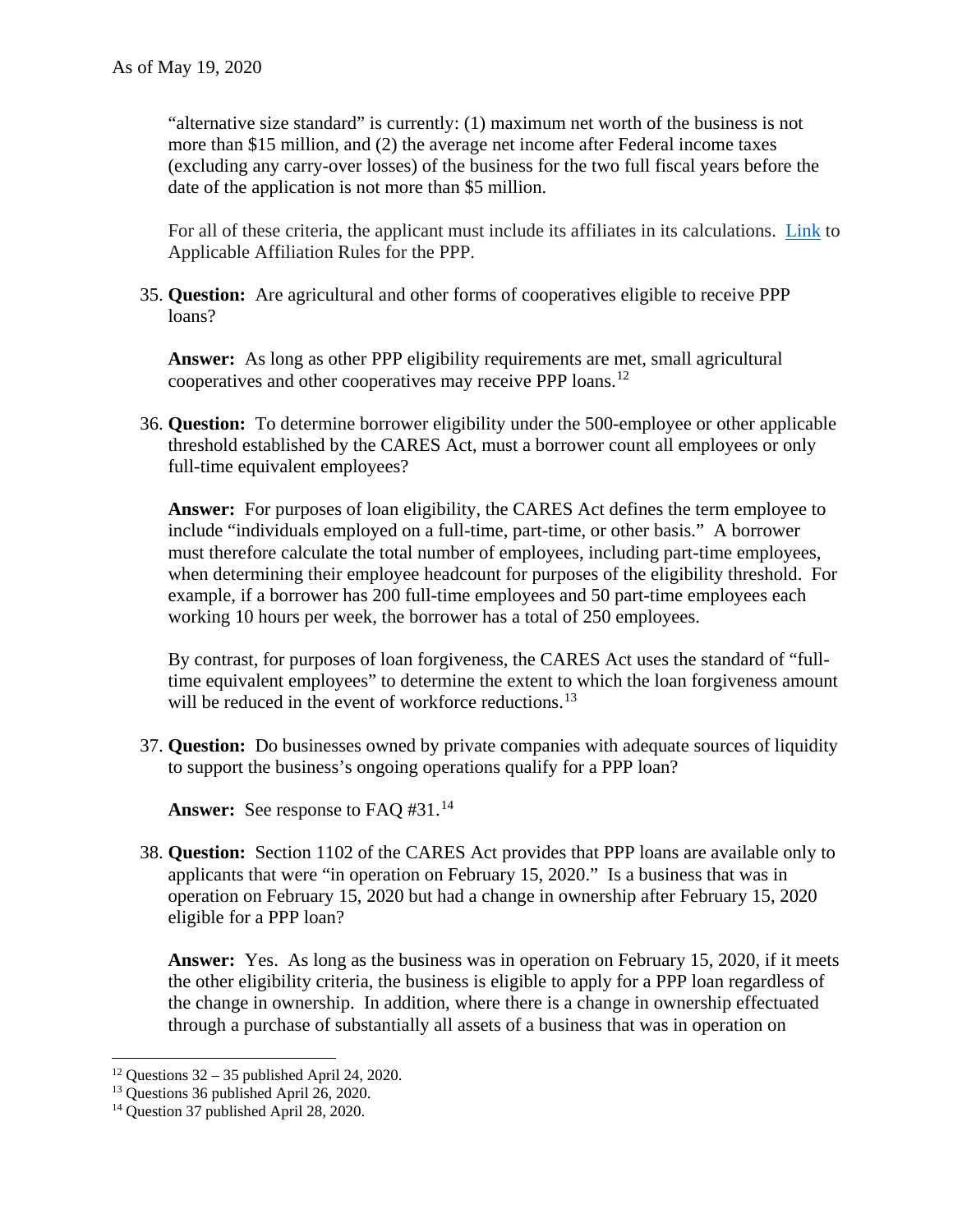February 15, the business acquiring the assets will be eligible to apply for a PPP loan even if the change in ownership results in the assignment of a new tax ID number and even if the acquiring business was not in operation until after February 15, 2020. If the acquiring business has maintained the operations of the pre-sale business, the acquiring business may rely on the historic payroll costs and headcount of the pre-sale business for the purposes of its PPP application, except where the pre-sale business had applied for and received a PPP loan. The Administrator, in consultation with the Secretary, has determined that the requirement that a business "was in operation on February 15, 2020" should be applied based on the economic realities of the business's operations.

39. **Question:** Will SBA review individual PPP loan files?

**Answer:** Yes. In FAQ #31, SBA reminded all borrowers of an important certification required to obtain a PPP loan. To further ensure PPP loans are limited to eligible borrowers in need, the SBA has decided, in consultation with the Department of the Treasury, that it will review all loans in excess of \$2 million, in addition to other loans as appropriate, following the lender's submission of the borrower's loan forgiveness application. Additional guidance implementing this procedure will be forthcoming.

The outcome of SBA's review of loan files will not affect SBA's guarantee of any loan for which the lender complied with the lender obligations set forth in paragraphs III.3.b(i)-(iii) of the Paycheck Protection Program Rule (April 2, 2020) and further explained in FAO #1.<sup>[15](#page-12-0)</sup>

40. **Question:** Will a borrower's PPP loan forgiveness amount (pursuant to section 1106 of the CARES Act and SBA's implementing rules and guidance) be reduced if the borrower laid off an employee, offered to rehire the same employee, but the employee declined the offer?

**Answer:** No. As an exercise of the Administrator's and the Secretary's authority under Section 1106(d)(6) of the CARES Act to prescribe regulations granting de minimis exemptions from the Act's limits on loan forgiveness, SBA and Treasury intend to issue an interim final rule excluding laid-off employees whom the borrower offered to rehire (for the same salary/wages and same number of hours) from the CARES Act's loan forgiveness reduction calculation. The interim final rule will specify that, to qualify for this exception, the borrower must have made a good faith, written offer of rehire, and the employee's rejection of that offer must be documented by the borrower. Employees and employers should be aware that employees who reject offers of re-employment may forfeit eligibility for continued unemployment compensation.

41. **Question:** Can a seasonal employer that elects to use a 12-week period between May 1, 2019 and September 15, 2019 to calculate its maximum PPP loan amount under the interim final rule issued by Treasury on April 27, 2020, make all the required certifications on the Borrower Application Form?

<span id="page-12-0"></span>l <sup>15</sup> Questions  $38 - 39$  published April 29, 2020.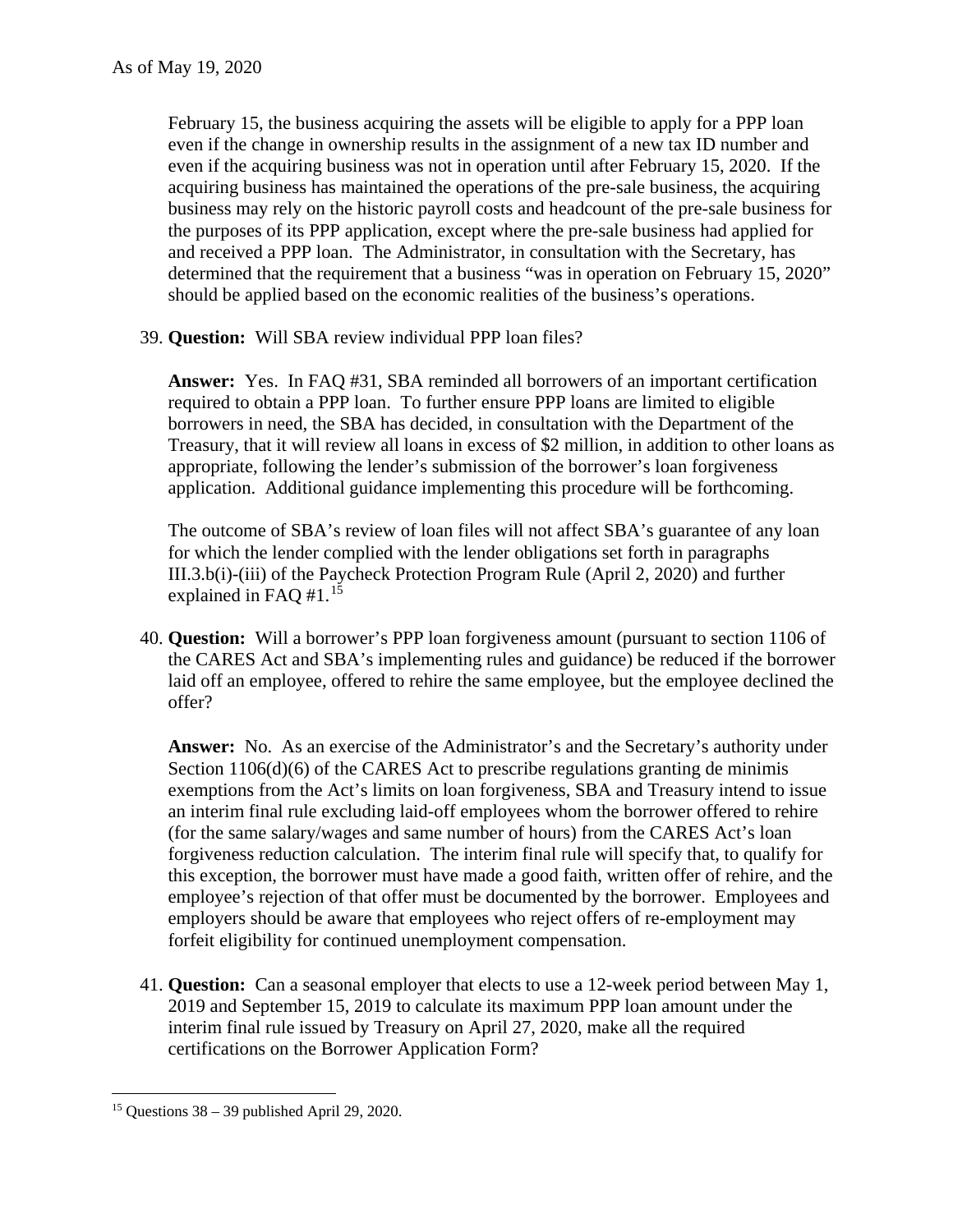$\overline{\phantom{a}}$ 

**Answer:** Yes. The Borrower Application Form requires applicants to certify that "The Applicant is eligible to receive a loan under the rules in effect at the time this application is submitted that have been issued by the Small Business Administration (SBA) implementing the Paycheck Protection Program." On April 27, 2020, Treasury issued an interim final rule allowing seasonal borrowers to use an alternative base period for purposes of calculating the loan amount for which they are eligible under the PPP. An applicant that is otherwise in compliance with applicable SBA requirements, and that complies with Treasury's interim final rule on seasonal workers, will be deemed eligible for a PPP loan under SBA rules. Instead of following the instructions on page 3 of the Borrower Application Form for the time period for calculating average monthly payroll for seasonal businesses, an applicant may elect to use the time period in Treasury's interim final rule on seasonal workers.

42. **Question:** Do nonprofit hospitals exempt from taxation under section 115 of the Internal Revenue Code qualify as "nonprofit organizations" under section 1102 of the CARES Act?

**Answer:** Section 1102 of the CARES Act defines the term "nonprofit organization" as "an organization that is described in section  $501(c)(3)$  of the Internal Revenue Code of 1986 and that is exempt from taxation under section 501(a) of such Code." The Administrator, in consultation with the Secretary of the Treasury, understands that nonprofit hospitals exempt from taxation under section 115 of the Internal Revenue Code are unique in that many such hospitals may meet the description set forth in section  $501(c)(3)$  of the Internal Revenue Code to qualify for tax exemption under section  $501(a)$ , but have not sought to be recognized by the IRS as such because they are otherwise fully tax-exempt under a different provision of the Internal Revenue Code.

Accordingly, the Administrator will treat a nonprofit hospital exempt from taxation under section 115 of the Internal Revenue Code as meeting the definition of "nonprofit organization" under section 1102 of the CARES Act if the hospital reasonably determines, in a written record maintained by the hospital, that it is an organization described in section  $501(c)(3)$  of the Internal Revenue Code and is therefore within a category of organization that is exempt from taxation under section  $501(a)$ .<sup>[16](#page-13-0)</sup> The hospital's certification of eligibility on the Borrower Application Form cannot be made without this determination. This approach helps accomplish the statutory purpose of ensuring that a broad range of borrowers, including entities that are helping to lead the medical response to the ongoing pandemic, can benefit from the loans provided under the PPP.

<span id="page-13-0"></span><sup>&</sup>lt;sup>16</sup> This determination need not account for the ancillary conditions set forth in section  $501(r)$  of the Internal Revenue Code and elsewhere associated with securing the tax exemption under that section. Section  $501(r)$  states that a hospital organization shall not be treated as described in section  $501(c)(3)$  unless it meets certain community health and other requirements. However, section 1102 of the CARES Act defines the term "nonprofit organization" solely by reference to section 501(c)(3), and section 501(r) does not amend section 501(c)(3). Therefore, for purposes of the PPP, the requirements of section  $501(r)$  do not apply to the determination of whether an organization is "described in section 501(c)(3)."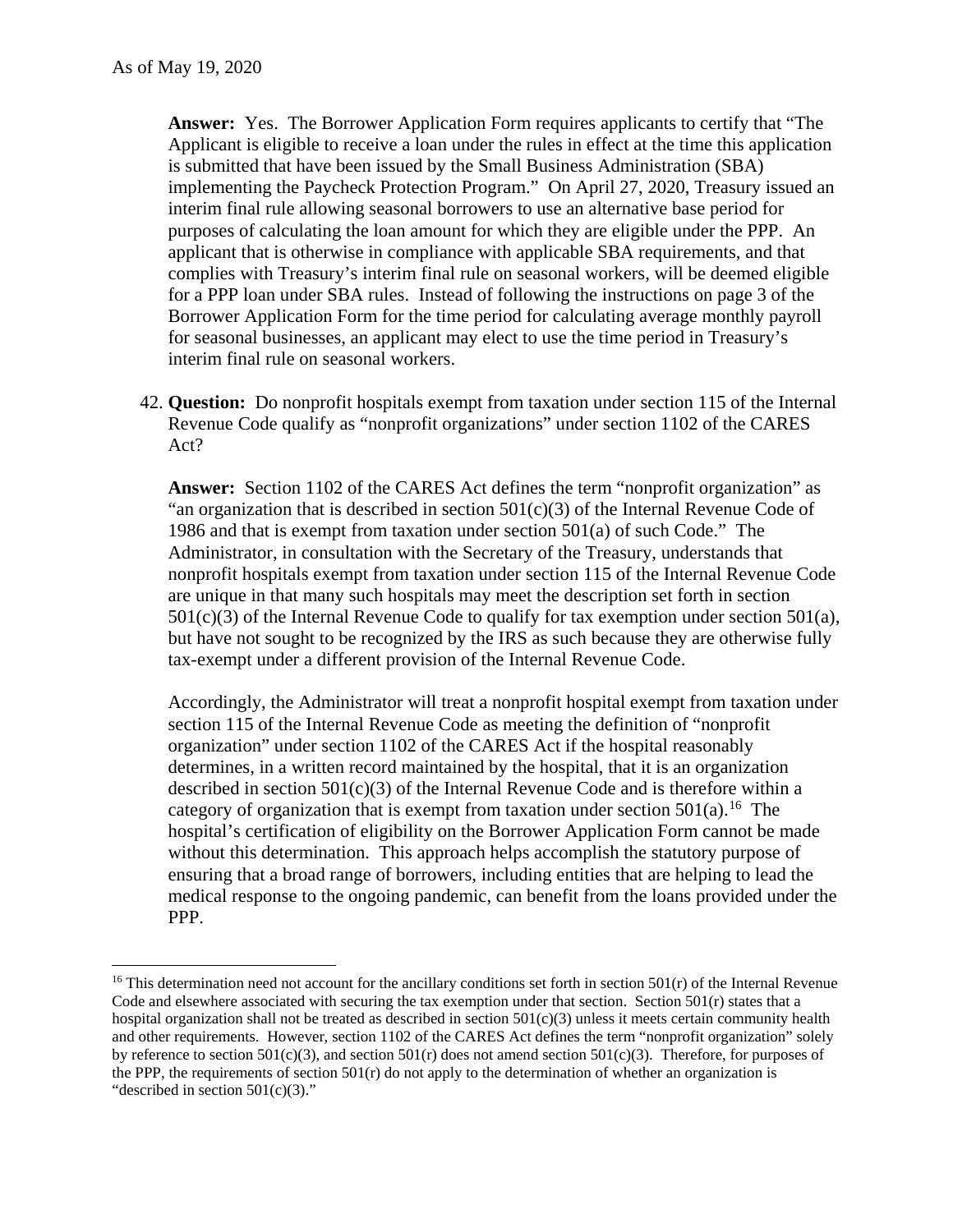This guidance is solely for purposes of qualification as a "nonprofit organization" under section 1102 of the CARES Act and related purposes of the CARES Act, and does not have any consequences for federal tax law purposes. Nonprofit hospitals should also review all other applicable eligibility criteria, including the *Interim Final Rules on Promissory Notes, Authorizations, Affiliation, and Eligibility* (April 28, 2020) regarding an important limitation on ownership by state or local governments. 85 FR 23450,  $23451^{17}$  $23451^{17}$  $23451^{17}$ 

43. **Question:** FAQ #31 reminded borrowers to review carefully the required certification on the Borrower Application Form that "[c]urrent economic uncertainty makes this loan request necessary to support the ongoing operations of the Applicant." SBA guidance and regulations provide that any borrower who applied for a PPP loan prior to April 24, 2020 and repays the loan in full by May 7, 2020 will be deemed by SBA to have made the required certification in good faith. Is it possible for a borrower to obtain an extension of the May 7, 2020 repayment date?

**Answer:** SBA is extending the repayment date for this safe harbor to May 14, 2020. Borrowers do not need to apply for this extension. This extension will be promptly implemented through a revision to the SBA's interim final rule providing the safe harbor. SBA intends to provide additional guidance on how it will review the certification prior to May 14, 2020.

44. **Question:** How do SBA's affiliation rules at 13 C.F.R. 121.301(f) apply with regard to counting the employees of foreign and U.S. affiliates?

**Answer:** For purposes of the PPP's 500 or fewer employee size standard, an applicant must count all of its employees and the employees of its U.S and foreign affiliates, absent a waiver of or an exception to the affiliation rules. 13 C.F.R. 121.301(f)(6). Business concerns seeking to qualify as a "small business concern" under section 3 of the Small Business Act (15 U.S.C. 632) on the basis of the employee-based size standard must do the same.<sup>[18](#page-14-1)</sup>

45. **Question:** Is an employer that repays its PPP loan by the safe harbor deadline (May 14, 2020) eligible for the Employee Retention Credit?

**Answer:** Yes. An employer that applied for a PPP loan, received payment, and repays the loan by the safe harbor deadline (May 14, 2020) will be treated as though the employer had not received a covered loan under the PPP for purposes of the Employee Retention Credit. Therefore, the employer will be eligible for the credit if the employer is otherwise an eligible employer for purposes of the credit.<sup>[19](#page-14-2)</sup>

 $\overline{a}$ 

<span id="page-14-0"></span><sup>&</sup>lt;sup>17</sup> Questions  $40 - 42$  published May 3, 2020.

<span id="page-14-1"></span><sup>&</sup>lt;sup>18</sup> Questions  $43 - 44$  published May 5, 2020.

<span id="page-14-2"></span><sup>19</sup> Question 45 published May 6, 2020.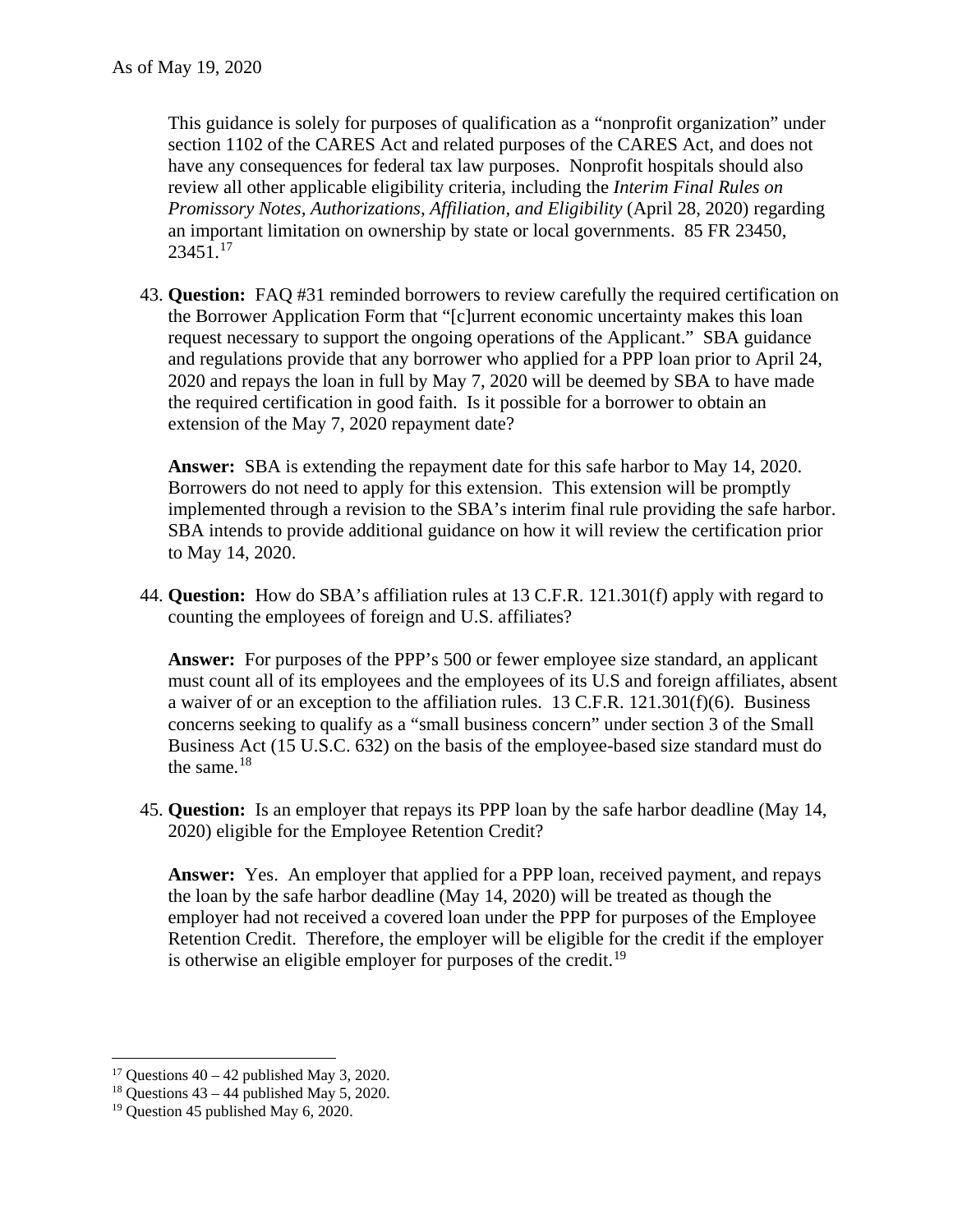$\overline{\phantom{a}}$ 

46. **Question:** How will SBA review borrowers' required good-faith certification concerning the necessity of their loan request?

**Answer:** When submitting a PPP application, all borrowers must certify in good faith that "[c]urrent economic uncertainty makes this loan request necessary to support the ongoing operations of the Applicant." SBA, in consultation with the Department of the Treasury, has determined that the following safe harbor will apply to SBA's review of PPP loans with respect to this issue: Any borrower that, together with its affiliates,  $20$ received PPP loans with an original principal amount of less than \$2 million will be deemed to have made the required certification concerning the necessity of the loan request in good faith.

SBA has determined that this safe harbor is appropriate because borrowers with loans below this threshold are generally less likely to have had access to adequate sources of liquidity in the current economic environment than borrowers that obtained larger loans. This safe harbor will also promote economic certainty as PPP borrowers with more limited resources endeavor to retain and rehire employees. In addition, given the large volume of PPP loans, this approach will enable SBA to conserve its finite audit resources and focus its reviews on larger loans, where the compliance effort may yield higher returns.

Importantly, borrowers with loans greater than \$2 million that do not satisfy this safe harbor may still have an adequate basis for making the required good-faith certification, based on their individual circumstances in light of the language of the certification and SBA guidance. SBA has previously stated that all PPP loans in excess of \$2 million, and other PPP loans as appropriate, will be subject to review by SBA for compliance with program requirements set forth in the PPP Interim Final Rules and in the Borrower Application Form. If SBA determines in the course of its review that a borrower lacked an adequate basis for the required certification concerning the necessity of the loan request, SBA will seek repayment of the outstanding PPP loan balance and will inform the lender that the borrower is not eligible for loan forgiveness. If the borrower repays the loan after receiving notification from SBA, SBA will not pursue administrative enforcement or referrals to other agencies based on its determination with respect to the certification concerning necessity of the loan request. SBA's determination concerning the certification regarding the necessity of the loan request will not affect SBA's loan guarantee.

47. **Question:** An SBA interim final rule posted on May 8, 2020 provided that any borrower who applied for a PPP loan and repays the loan in full by May 14, 2020 will be deemed by SBA to have made the required certification concerning the necessity of the loan request in good faith. Is it possible for a borrower to obtain an extension of the May 14, 2020 repayment date?

<span id="page-15-0"></span><sup>&</sup>lt;sup>20</sup> For purposes of this safe harbor, a borrower must include its affiliates to the extent required under the interim final rule on affiliates, 85 FR 20817 (April 15, 2020).